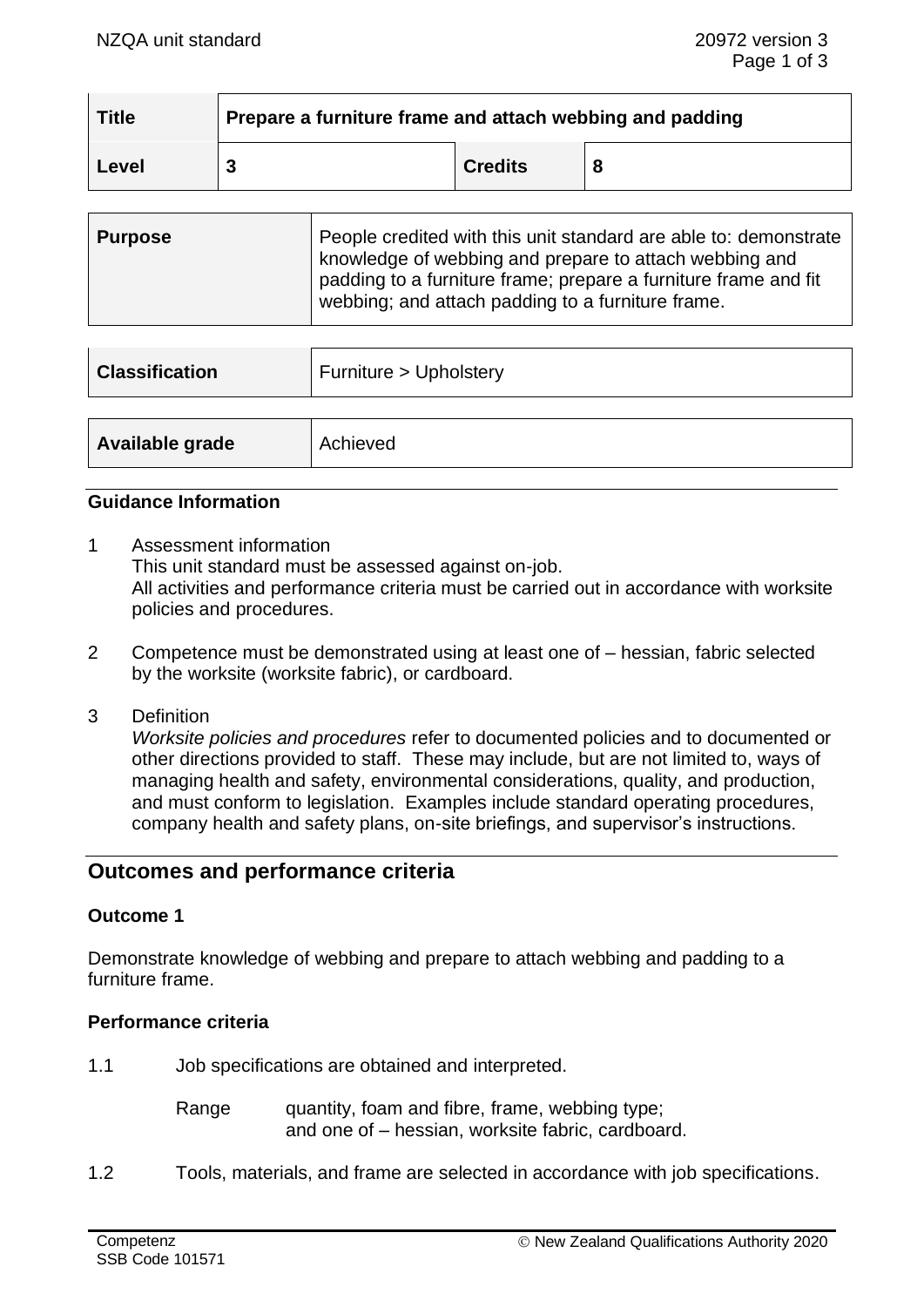1.3 Jute webbing and polyester webbing are described in terms of their characteristics, and at least one suitable application for each is explained.

Range stretchability, durability, one-to-one spacing.

1.4 Elastic webbing is described in terms of its characteristics, and at least one suitable application is explained.

Range stretchability, durability, grades, one-to-one spacing.

### **Outcome 2**

Prepare a furniture frame and fit webbing.

## **Performance criteria**

- 2.1 Sharp edges of frame are removed.
- 2.2 Webbing is attached and stretched to furniture frame in accordance with job specifications.
	- Range tight, evenly spaced, staples embedded and angled to hold more than one strand, interwoven, trimmed 5 mm from staples.
- 2.3 Cavities are covered with hessian, worksite fabric, or cardboard.

Range hessian or worksite fabric – tight, hessian edges folded; cardboard – flat, no warps, trimmed to size.

### **Outcome 3**

Attach padding to a furniture frame.

#### **Performance criteria**

- 3.1 Shape and size of foam are checked against frame to ensure they conform to job specifications.
- 3.2 Foam is attached to frame in accordance with job specifications.

Range smooth, unable to feel staples, edges free from bumps.

3.3 Fibre is attached over foam or frame in accordance with job specifications.

Range unable to feel staples, edges free from bumps, surplus trimmed.

3.4 Work area is left clean, clear, and safe.

| Planned review date | 31 December 2024 |
|---------------------|------------------|
|                     |                  |